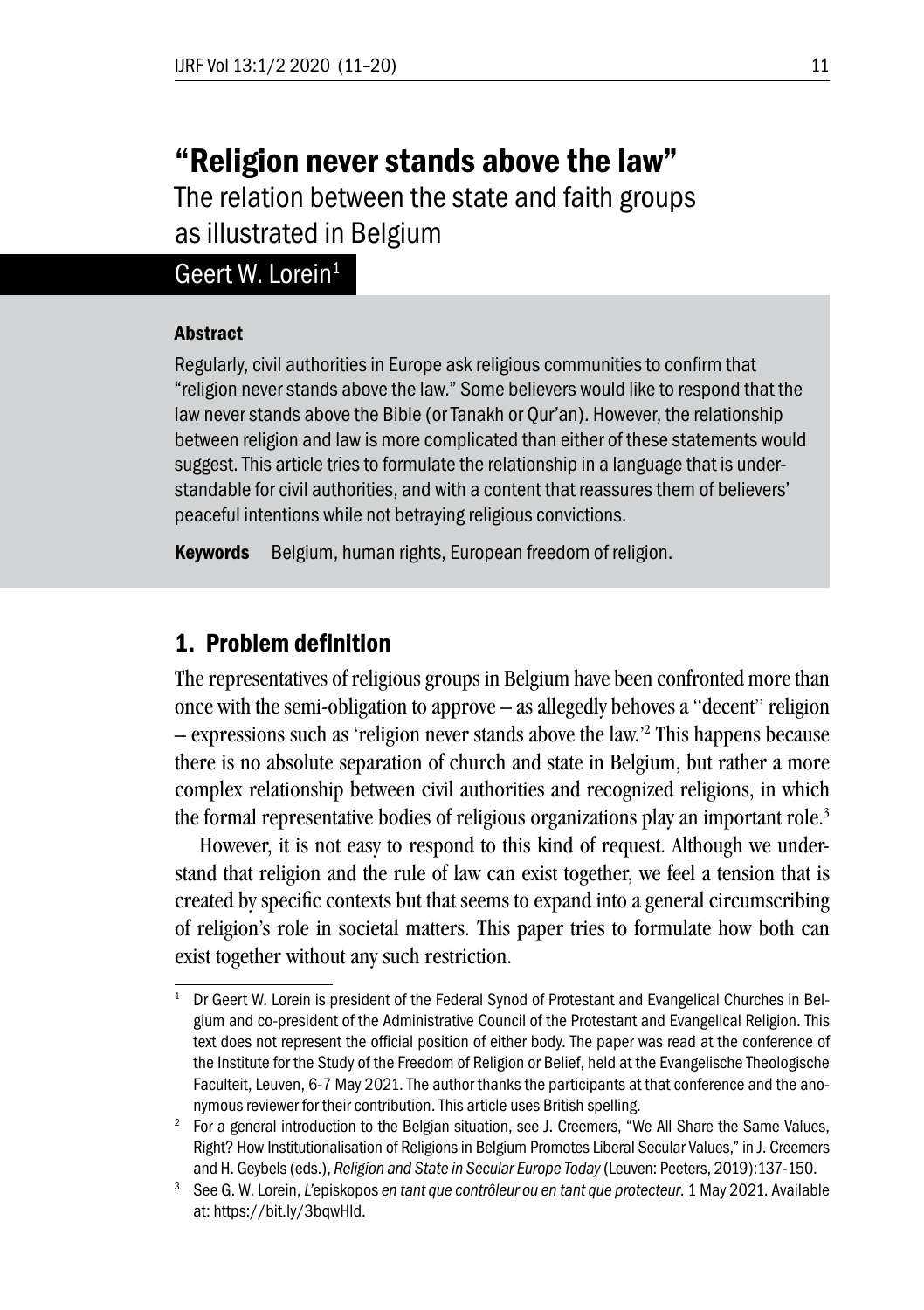#### 2. The task of the state

Freedom of religion (institutional, collective and individual – *forum internum* and public practice) is protected by law (including the European Convention on Human Rights, the Charter of Fundamental Rights of the European Union, and the Belgian Constitution<sup>4</sup>). Our entire legal system is based on the fact that law can be changed through the legislative procedure or by popular referendum. Besides a strict democratic mechanism  $(+50\%)$ , the rule of law exists, serving to limit the possibilities of legislators and judges and guaranteeing fundamental rights.<sup>5</sup>

It is the government's task to protect and promote fundamental rights, including freedom of religion. Therefore, freedom of religion cannot be traced back to protecting a greatest common denominator and especially not a comprehensive secular philosophy.<sup>6</sup> Rather, an external pluralism must be allowed. This is at least the case according to the Anglo-Saxon Enlightenment, $7$  which presupposes a certain neutrality or rather impartiality<sup>8</sup> of the state. In this way, people (particularly civil servants) can be prevented from being reduced to neutral robots.9

This Enlightenment amounts to acknowledging (a) the importance of knowing all arguments, (b) the importance of thinking for yourself<sup>10</sup> and (c) the under-

<sup>4</sup> The most specific articles in each text are ECHR Article 9, CFREU Article 10, and Constitution Article 19.

In addition, one could think of "security" as a separate element, but one that can also be counted among fundamental rights. For the Roman Catholic doctrine about the relation between the two aspects, see M. van Stiphout, "De katholieke sociale leer over de relatie gelovige/burger, samenleving en seculiere staat," in *Tijdschrift voor Religie, Recht en Beleid* (2018), 9(3):51.

<sup>6</sup> O. Maingain and Véronique Caprasse, "Proposition de révision de la Constitution en vue d'insérer un nouvel article 7ter relatif à la laïcité de l'Etat," in *Actes du Colloque "Laïcité de l'Etat & Citoyenneté Partagée"* (Les Focus du CEG X; Brussels: Centre Georgin, 2015):63, referred to "[le] plus grand dénominateur commun de valeurs." J. Maclure and C. Taylor, *Laïcité et liberté de conscience* (Montréal: Boréal; Paris: La Découverte, 2010):22 (English translation by Jane Marie Todd, *Secularism and Freedom of Conscience*, (Cambridge, MA: Harvard University Press, 2011)):13, rightly remark that this would reduce believers to second-class citizens.

<sup>7</sup> P. Fox, *God versus de beschaving? Een pleidooi voor de-polarisering in een tijd van religieus geweld*, in *Soφie* (2015), 5(1):11-12.

<sup>&</sup>lt;sup>8</sup> Whereas the state should be "neutral" or "impartial," individuals can never really be neutral. Cf. Prof. Jan Velaers in the Belgian Federal Parliament, 17 May 2016: the State must be neutral; the civil servant in State service must *act* neutrally (Belgian Federal Parliament, *Het karakter van de Staat en de fundamentele waarden van de samenleving*, 2018):144.

<sup>9</sup> I take the image from G. Vanheeswijck, "The Place of Religion in the Secular Society," in Creemers and Geybels, *Religion and State*, 28. Cf. Mariëtta D.C. van der Tol, "Politics of Religious Diversity: Toleration, Religious Freedom, and Visibility of Religion in Public Space" (Ph.D. thesis, Cambridge University, 2020):144: "Neutrality prohibits the state from instrumentalising a normative framework to the disadvantage of individuals and communities, particularly regarding social norms."

Self-thinking (being authentic), but therefore not necessarily excluding every reference to the higher (being autonomous); see Vanheeswijck, "The Place of Religion":23.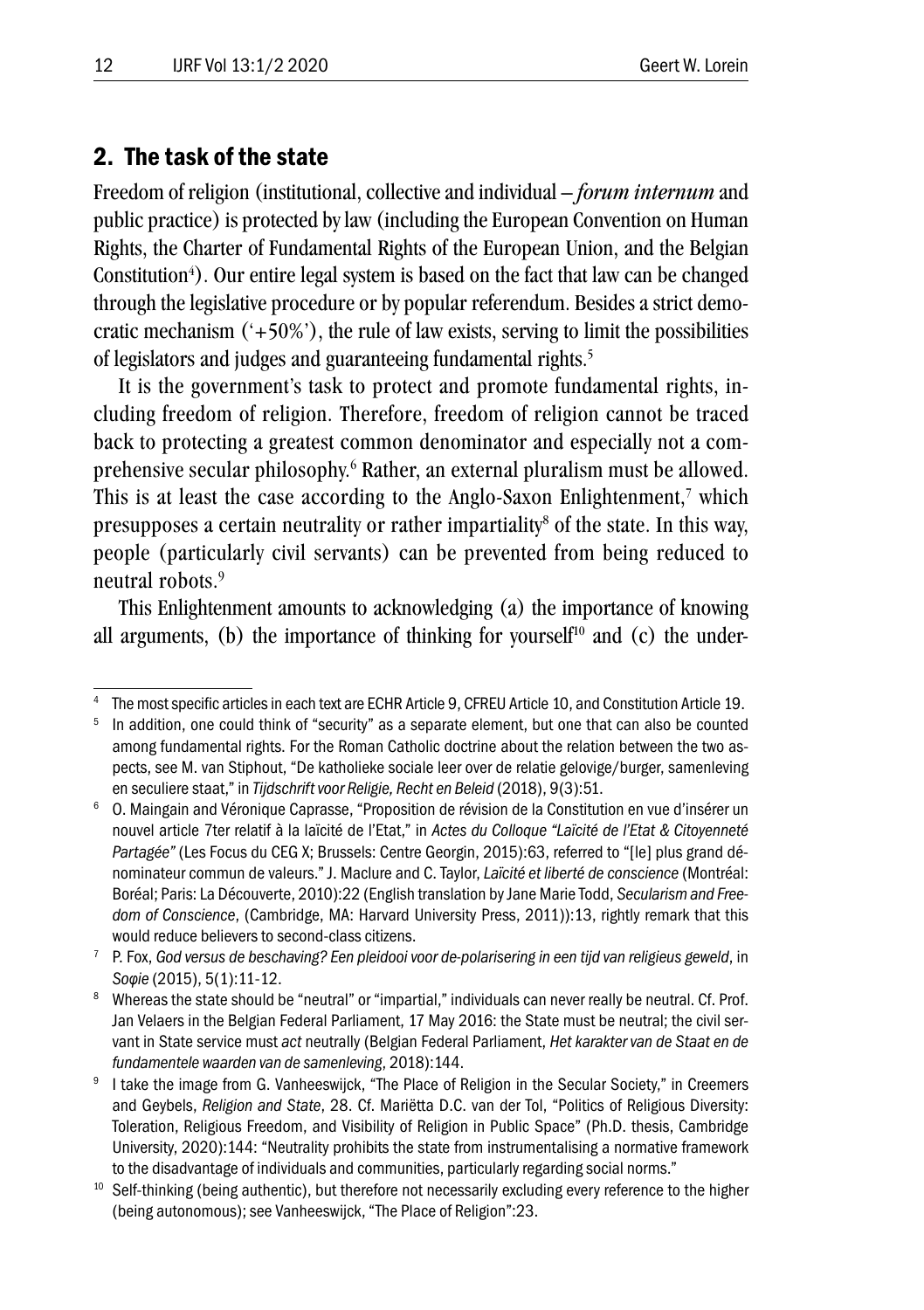standing that religion should never incite hatred or violence, because otherwise it disqualifies itself from being respected in the public square.<sup>11</sup>

However, there is not only Enlightenment, but also *Lumières.12* In the French Enlightenment, religion must be privatized because (a) religious arguments are unreliable, (b) religious people are dependent and (c) religions are dangerous.<sup>13</sup>

These *Lumières* can be found in one of the two variants of the doctrine of *laïcité*. The first variant teaches a *neutrality* of the State (so interpreted by many in France<sup>14</sup>); the second emphasizes the state's *opposition* to religion(s) and advocates certain anti-religious views (as interpreted by some in France and by the *laïcs* in Belgium).15

This second Belgian form of *laïcité* wants the state to control everything<sup>16</sup> in order to protect not only the state and public services but also the playing field of politicians and private individuals from religions.17 This idea was expressed in a recent proposal to amend the Constitution. According to two members of the Belgian Federal Parliament, it is the task of the government "to protect its public services

<sup>11</sup> Bundespräsident Frank-Walter Steinmeier, "Eröffnung der 10. Weltversammlung von Religions for Peace", lecture at Lindau am Bodensee, 20 August 2019: "Inzwischen haben wir hoffentlich alle gelernt, dass sich jede Religion, die ihre Überzeugung mit Unterdrückung, Gewalt oder Terror behaupten will, schon selbst diskreditiert hat." Available at: https://bit.ly/3w21Dlq.

 $12$  I am aware that historically this distinction must be nuanced or even avoided, but for this article the distinction should work.

<sup>&</sup>lt;sup>13</sup> Cf. Steinmeier, "Eröffnung": "'Imagine there's no heaven / above us only sky / ... Nothing to kill or die for / and no religion too.' Eine religionslose Welt wird geradezu als die Grundvoraussetzung für eine friedliche Welt angesehen." Violence has also been used without religious foundations. W. de Been, *Monotheïsme kan uw staat ernstige schade toebrengen. Paul Cliteur,* The Secular Outlook *&* Het monotheïstisch dilemma, in *Rechtsfilosofie & Rechtstheorie* (2011) 40:144, refers to anarchist terrorism, the Holocaust, the Gulag, the Cultural Revolution, and the Killing Fields of Cambodia.

<sup>&</sup>lt;sup>14</sup> Cf. the *Conseil constitutionnel* in France with its decision 2012-297, §5: "Le principe de laïcité impose notamment le respect de toutes les croyances, l'égalité de tous les citoyens devant la loi sans distinction de religion et que la République garantisse le libre exercice des cultes" (official translation: "The principle of secularism requires in particular that all beliefs be respected, the equality of all citizens before the law without distinction based on religion also be respected, and that the Republic guarantee the free exercise of religion").

<sup>15</sup> On the basis of A. M. Baggio, "The Cultural-Historical Roots and the Conceptual Construction of Laicity," in Creemers and Geybels, *Religion and State*:42; the second variant appears to be the original. See also X. Delgrange (ed.), *Les débats autour de l'inscription de la laïcité politique dans la constitution belge* (Les Cahiers du CIRC 4; Brussels: Université Saint-Louis, 2020).

<sup>&</sup>lt;sup>16</sup> Contra Maingain and Caprasse, "Proposition de révision": 65-66 ("pour l'Etat un droit de contrôle"). More recently expressed by F. De Smet and Sophie Rohonyi, "Proposition de révision de l'article 7bis de la Constitution en vue d'y consacrer la laïcité de l'État," Belgian Federal Parliament, 9 November 2020:6: "Ce devoir de protéger les libertés entraîne pour l'État un droit de contrôle: il doit veiller à ce que la liberté des uns n'empiète pas sur celle des autres."

<sup>&</sup>lt;sup>17</sup> Maingain and Caprasse, "Proposition de révision":67: "protéger les services publics, le champ politique et les individus contre d'éventuelles tentatives de mainmise religieuse"; roughly the same words appear on p. 70.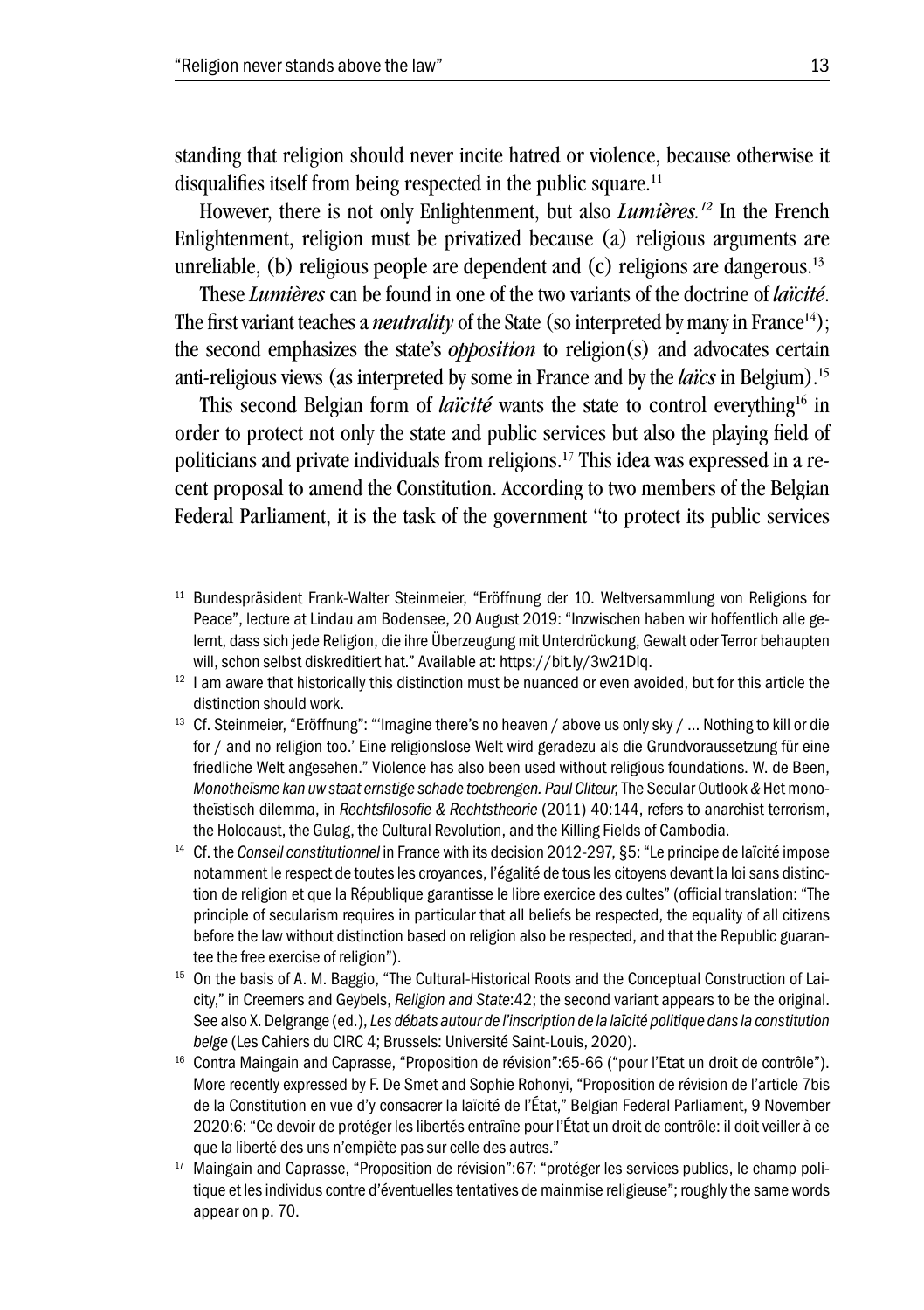and its citizens against the religious claims to interfere in the public space."18 As a new group of lepers, believers must remain outside society. This status would then be anchored by monitoring access to eligibility.19 Strangely enough, secularist humanism is not mentioned in the same breath as religions, even though in Belgium it is also a recognized worldview.20

Such an audit is *not* the state's task, and the state should not wish to lead the citizens to a specific project.<sup>21</sup> That would be "a form of paternalism."<sup>22</sup> The state cannot have a truth claim either, at least not as far as ultimate values are concerned.<sup>23</sup> Otherwise, we still would have a state religion, in which the state determines both the content and the coordination of this religion.

The same members of Parliament also want to promote this project in education.<sup>24</sup> However, education is not primarily the task of the government, although it must create frameworks and fill gaps; rather, education originates with the parents, $25$  not with the state, and it is therefore also a question whether education should in any case ensure that "social choices such as the theory of evolution, the promotion of human rights, the preservation of the memory of the resistance, values such as equality and emancipation and so on"26 are taught.

<sup>&</sup>lt;sup>18</sup> De Smet and Rohonyi, "Proposition de révision": 7: "de protéger ses services publics et ses citoyens contre les revendications religieuses d'interférer dans la sphère publique."

<sup>19</sup> Maingain and Caprasse, "Proposition de révision":68-69; De Smet and Rohonyi, "Proposition de révision":11, 13.

<sup>20</sup> In that way the proposition is in conflict with the requirement of J. Habermas, *Zwischen Naturalismus und Religion. Philosophische Aufsätze* (Frankfurt: Suhrkamp, 2005):127 (English translation by J. Gaines, "Religion in the Public Sphere," *European Journal of Philosophy* 14 [2006]:5), that in a neutral state political decisions can be considered legitimate only when they are justified in the same way vis-à-vis both religious and non-religious citizens.

<sup>&</sup>lt;sup>21</sup> Van der Tol, "Politics of Religious Diversity": 148: "The state has no right to 'conversion' or the 'conformity' of minorities."

<sup>&</sup>lt;sup>22</sup> Guido Vanheeswijck, "De plaats van religie in de publieke ruimte," lecture at Antwerp, 30 November 2016; ("een vorm van paternalisme"). Cf. De Been, *Monotheïsme kan uw staat*:141, 145.

<sup>23</sup> J.-P. Willaime, "L'expression des religions, une chance pour la démocratie," *Projet* 342 (2014):13: "L'État, en démocratie, n'est pas et ne doit pas être une Église. Il doit pouvoir autoriser et garantir la diversité des convictions religieuses et philosophiques des uns et des autres, mais aussi, dans certaines limites, les diverses façons de concevoir et de vivre une vie digne et bonne." Of course, the state creates truth in Court, but that is a judicial truth, not less, not more.

<sup>&</sup>lt;sup>24</sup> Maingain and Caprasse, "Proposition de révision":67, want to base education on a critical emancipation idea in relation to religious dogmas. Jules Ferry in 1885 wanted to take the message even further: "Il faut dire ouvertement qu'en effet, les races supérieures ont un droit vis-à-vis des races inférieures" (Baggio, "The Cultural-Historical Roots":48). Of course, we must place the comment in its original context, but it still indicates the missionary content of the *laïcité*.

<sup>&</sup>lt;sup>25</sup> Cf. Article 14, Charter of Fundamental Rights of the European Union (CFR): "The right of parents to ensure the education and teaching of their children in conformity with their religious, philosophical and pedagogical convictions shall be respected."

<sup>&</sup>lt;sup>26</sup> De Smet and Rohonyi, "Proposition de révision":12: "Des choix nets de société sont enseignés à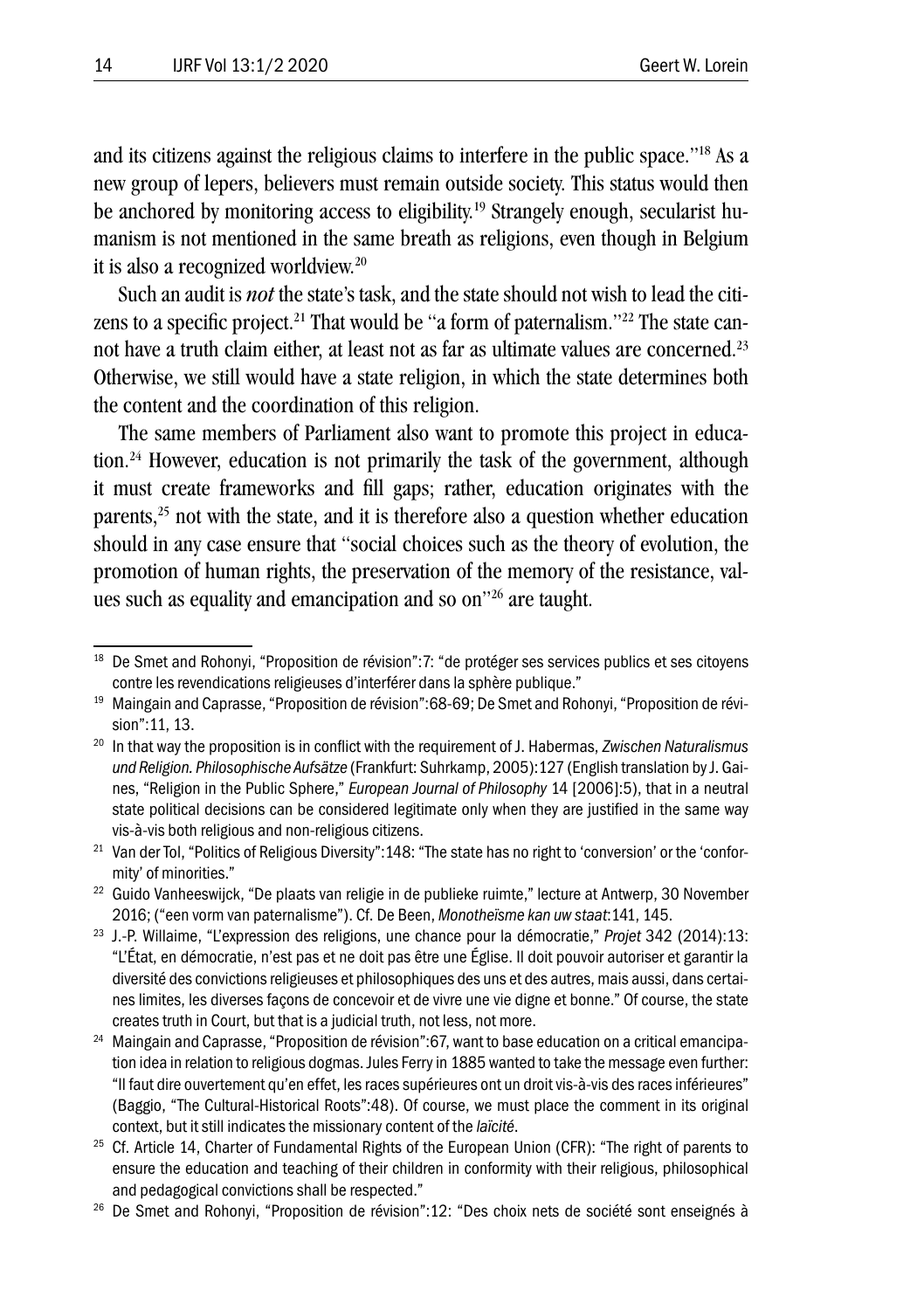#### 3. The task of faith groups

Faith is not a loose facet of our being that we can put aside, but is identity-defining. Mia Doornaert sees here a distinction between the Western world, where religion is a private belief, and the Muslim world, where religion is an essential part of identity.27 She is right to the extent that the Christian faith involves a personal choice and not an inherited characteristic, but she underestimates the importance of faith with this formulation, for individuals<sup>28</sup> as well as for institutions.<sup>29</sup>

As Christians, the Bible calls us to commit ourselves to civil government and to society (Jeremiah 29:7; Romans 13:1-7; Titus 3:1-2; I Peter 2).30

Where we are offered all kinds of freedoms, our faith gives direction to what we can do with that freedom in a concrete personal case.<sup>31</sup>

The quality of public debate can be improved if those who hold different convictions would put forward their views and arguments in generally intelligible terms.<sup>32</sup> Solid information, as a counterpart to the sophistic reasoning seen on today's social media platforms that is not obliged to observe consistency, would prevent the population from swinging too easily from one point of view to another and thereby causing the opposite point of view to become obscured.33

### 4. A dilemma?

As a religious community, we are positive towards the government and want to express our support for the state in working out what is true, good and beautiful.<sup>34</sup> We believe

l'école avec la théorie évolutionniste, la promotion des droits de l'homme, la mémoire de la résistance, des valeurs comme l'égalité et l'émancipation." Of course, one should doubt whether theories and memories are social choices: see e.g. Habermas, "Religion in the Public Sphere":16.

<sup>27</sup> Mia Doornaert, "Degenen die de brandklok luiden," *De Standaard*, 28 October 2020.

<sup>28</sup> See J. Van den Brink, "Subsidie aan levensbeschouwelijke organisaties is ook van deze tijd," *Nederlands juristenblad* 94, no. 39 (2019): 29531: "De religie of levensbeschouwing is in veler leven geen strikt persoonlijke 'kers op de taart', maar een essentieel aspect dat al onze activiteiten doortrekt." Also Willaime, "L'expression":12.

<sup>&</sup>lt;sup>29</sup> See van der Tol, "Politics of Religious Diversity": 153: "The idea that religion is a private affair overlooks the social relevance of religious organisations in and beyond places of worship, as well as the interconnectedness and intersection of identities and the making of meaning in society."

<sup>30</sup> See further A. de Bruijne, "Living with Scripture, Living in a Democracy," *European Journal of Theology* 28 (2019):127; S. DuToit, "Negotiating Hostility through Beneficial Deeds," *Tyndale Bulletin* 70 (2019):221-243.

<sup>31</sup> Archbishop Jozef De Kesel, "Foi et religion dans une société moderne," lecture at Brussels, 16 November 2016. See also the lines cited by R. L. Wilken, *Liberty in the Things of God: The Christian Origins of Religious Freedom* (New Haven, CT: Yale University Press, 2019):vi: "wilt thou let thy Soul be tied / To man's laws, by which she shall not be tried / At the last day?"

<sup>32</sup> Cf. Habermas, "Religion in the Public Sphere":10-16.

<sup>33</sup> Cf. Van Stiphout, "De katholieke sociale leer":52.

<sup>&</sup>lt;sup>34</sup> For the problem of defining this (esp. the "common good"), see Van der Tol, "Politics of Religious Diversity":148-49, 161, where she mentions the risk that after all this will be defined by the majority of the day.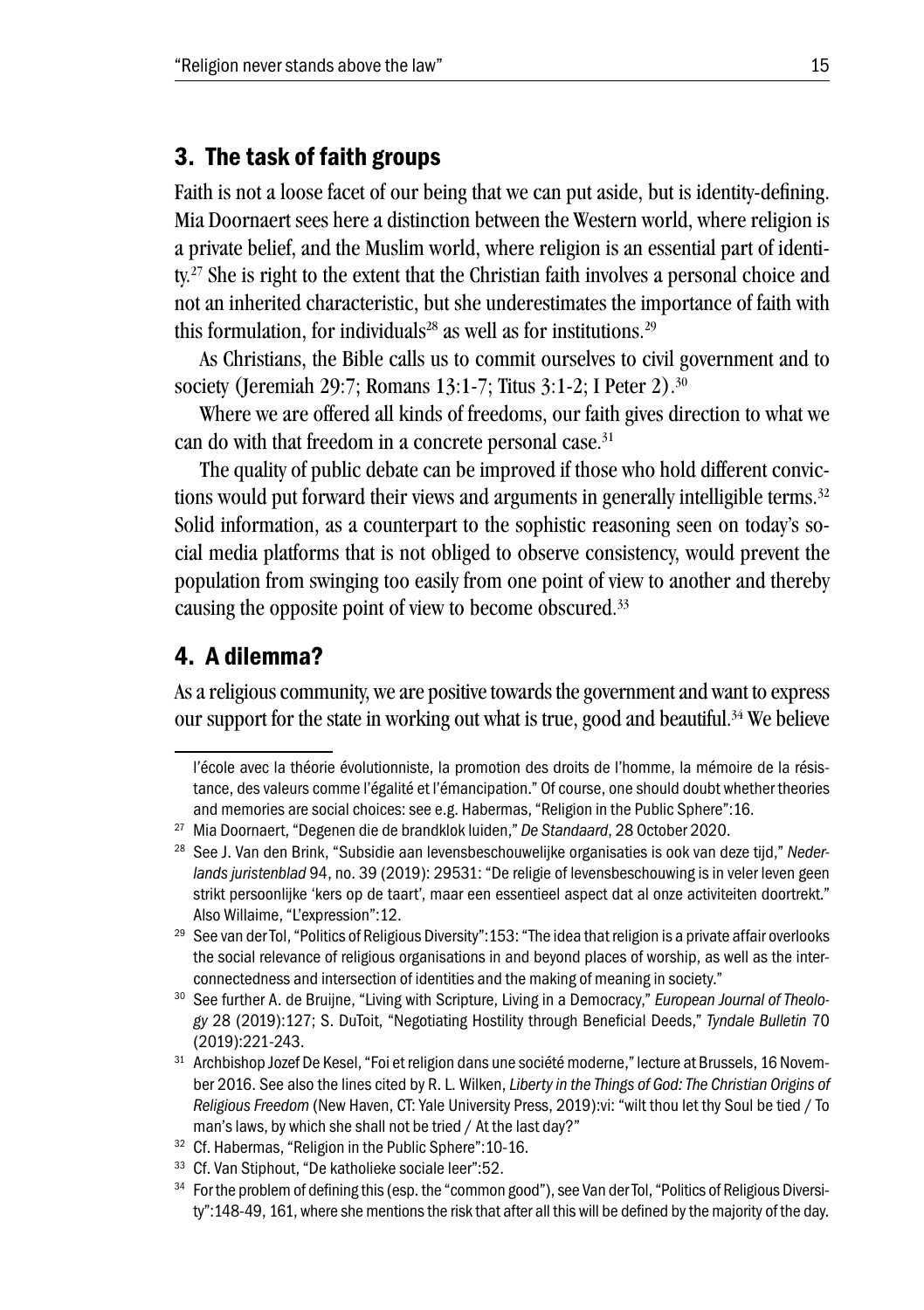in the Kingdom of God, but that does not mean that we should act as competitors of the Kingdom of Belgium. The Kingdom of God is not of this world (John 18:36).35

At the same time, we want to safeguard our own position and remind the state of its limitations. In a state that respects fundamental rights, religious communities can never be asked to commit to a stricter adherence to fundamental rights than other communities.36

Reference is often made to John Rawls,<sup>37</sup> who would limit the consensus about the common good to a consensus about policy-making procedures reached on rational grounds. He concludes, "Our exercise of political power is fully proper only when it is exercised in accordance with a constitution the essentials of which all citizens as free and equal may reasonably be expected to endorse in the light of principles and ideals acceptable to their common human reason."38 This seems to offer a way out, but (a) it might be too optimistic that such a goal can be reached and (b) the appeal to reason might be necessary, but it can also be exclusive.<sup>39</sup> favouring those who only work with reason (i.e. atheists) $40$  and leaving undefined what is 'unreasonable.' After all, Rawls seems to engage in circular reasoning when he argues, "Central to the idea of public reason is that it neither criticizes or attacks any comprehensive doctrine … except insofar as that doctrine is incompatible with the essentials of public reason."<sup>41</sup>

According to Habermas, the state cannot expect citizens to justify their political statements without using religious convictions.<sup>42</sup> Indeed, the obligation for religious people to present their arguments in a rationalist way would place on them an extra burden not applied to non-religious citizens.<sup>43</sup> Van der Tol remarks that after agreement is reached on a rational basis, another narrative can still be added.<sup>44</sup>

<sup>35</sup> Keep in mind that "the world" (Greek *kosmos*) has different aspects: it has been created by God (cf. Eph. 1:4), is fallen into sin (cf. Rom. 12:2; Jas 1:27; 4:4; I Jn 2:15) and is still loved by Him (cf. Jn 3:16-17; 6:33, 51; 12:47; I Jn 2:2; 4:9, 14). Cf. G. W. Lorein, "מלכותא in the Targum of the Prophets," *Aramaic Studies* 3 (2005):15-42.

<sup>36</sup> See note 21.

<sup>37</sup> John Rawls, *Political Liberalism*, 3rd ed. (New York: Columbia University Press, 2005).

<sup>38</sup> Rawls, *Political Liberalism*:137.

<sup>39</sup> See e.g., Rawls, *Political Liberalism*:140 ("not unreasonable") and also 441, n. 3: "How far unreasonable doctrines are active and tolerated is to be determined by the principles of justice." The idea of "tolerance" is a step backwards.

<sup>40</sup> As Maclure and Taylor, *Secularism and Freedom*:31, also remark.

<sup>41</sup> Rawls, *Political Liberalism*:441.

 $42$  Habermas, "Religion in the Public Sphere": 8-11. The English translation especially raises the question whether all politicians hold a public office, also in states where they represent only their electorate and not the whole of their district. See also Rawls, *Political Liberalism*:443, who wants to exclude judges, officials, legislators and candidates for public office who do not agree with his premises – again seeming logical, but also exclusive in a certain way.

<sup>43</sup> Habermas, "Religion in the Public Sphere":13.

<sup>44</sup> Van der Tol, "Politics of Religious Diversity":152.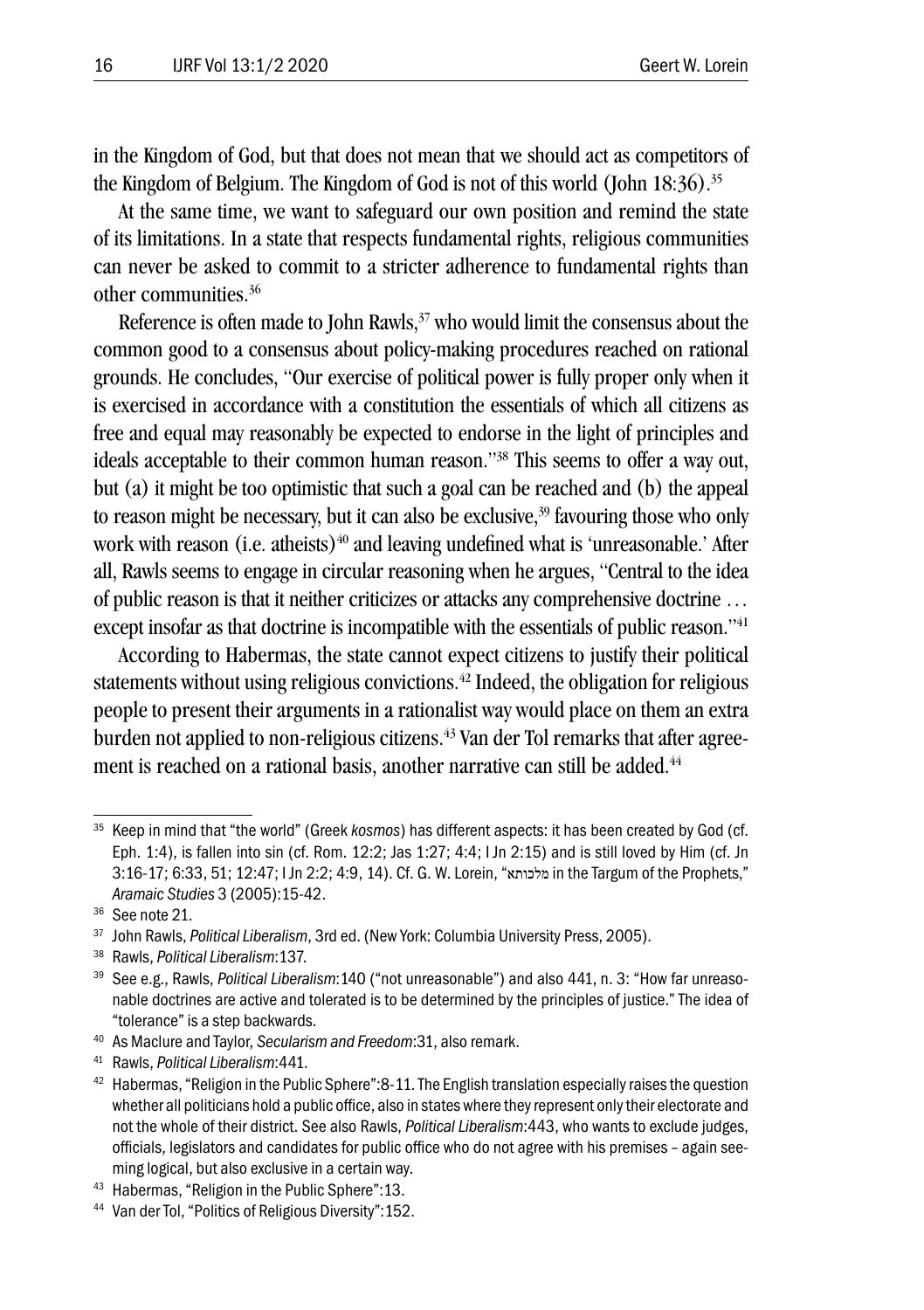According to Maclure and Taylor, living together is possible when human dignity, human rights and popular sovereignty are observed, although even these values are not completely neutral.45 The main principles are equality of respect and freedom of conscience:<sup>46</sup> other elements may be means to reach these goals, but should not be absolutized.<sup>47</sup>

Even the reduction of this core principle to "freedom of conscience" – presented as being more objective by Maclure and Taylor<sup>48</sup> – contains a risk for Christians. Freedom of *religion* should not be dropped as a fundamental right. It is historically one of the first fundamental rights, $49$  and it is broader than a combination of freedom of expression and freedom of association, because it is also about public worship, the right to follow one's conscience because of religious beliefs and the right to have a truth claim. Especially in view of the persecution of my brothers and sisters in faith<sup>50</sup> in large parts of the world, I cannot consider the abolition of freedom of religion acceptable.<sup>51</sup>

Religions have internally a truth claim,<sup>52</sup> but contemporary Christian believers recognize that they cannot force fellow citizens to adopt their views, because they realize that coercion in matters of faith is impossible.<sup>53</sup> They understand also that fellow citizens with a different faith commitment will have truth claims too, though

<sup>45</sup> Maclure and Taylor, *Secularism and Freedom*:11.

<sup>46</sup> Maclure and Taylor, *Secularism and Freedom*:20.

<sup>47</sup> Maclure and Taylor, *Secularism and Freedom*:29.

<sup>48</sup> Maclure and Taylor, *Secularism and Freedom*:90-91, and more generally 81-99.

<sup>49</sup> Cf. Wilken, *Liberty in the Things of God*:110-11: since Jean Gerson (1363-1429), who recognised the right to fulfil God's law as a third "ius naturale," besides property and self-preservation (which we find already with Cicero, *Pro Milone* §10 (52 aCn): "Est igitur haec, iudices, non scripta, sed nata lex … ut, si vita nostra in aliquas insidias … incidisset, omnis honesta ratio esset expediendae salutis"). See already Sophocles, *Antigone* 450-457 (442 aCn), although there the fundamental right is an implication of an undoubtable duty.

<sup>&</sup>lt;sup>50</sup> And by extension those of other faiths and non-believers for the sake of their (un)belief.

<sup>&</sup>lt;sup>51</sup> Moreover, there is the lapidary argument in the form of a question: "And what is the next fundamental freedom that you wish to abolish?" (provided to me in a personal communication by Christel Lamère Ngnambi during the conference of the Conseil National des Évangéliques de France in Pontoise on 22 January 2015).

<sup>52</sup> Steinmeier, "Eröffnung": "Jede Religion hat ja für sich den Anspruch, wahr zu sein. Es gehört sozusagen zum Begriff der Religion selbst, die Wahrheit über Himmel und Erde, über Gott und die Menschen zu kennen. Wenn sie ernst und glaubwürdig bleiben will, kann eine Religion darauf nicht verzichten." Cf. De Bruijne, "Living with Scripture":126.

<sup>53</sup> A. Kuyper, *Het Calvinisme. Zes Stone-lezingen* (Amsterdam and Pretoria: Höverker & Wormser, 1899), lecture 4:132: "Gij kunt, ik zeg meer, gij moogt er zelfs niet aan denken, om aan wie uit een ander bewustzijn leeft de vrijheid van de gedachte, van het woord en van de drukpers te ontnemen." Cf. Van Stiphout, "De katholieke sociale leer":51, for a Roman Catholic parallel. For a general historical overview, see Wilken, *Liberty in the Things of God*:1, 11-18, who ascribes the idea of "choice instead of coercion" already to Tertullian (about 200), not just to the Enlightenment.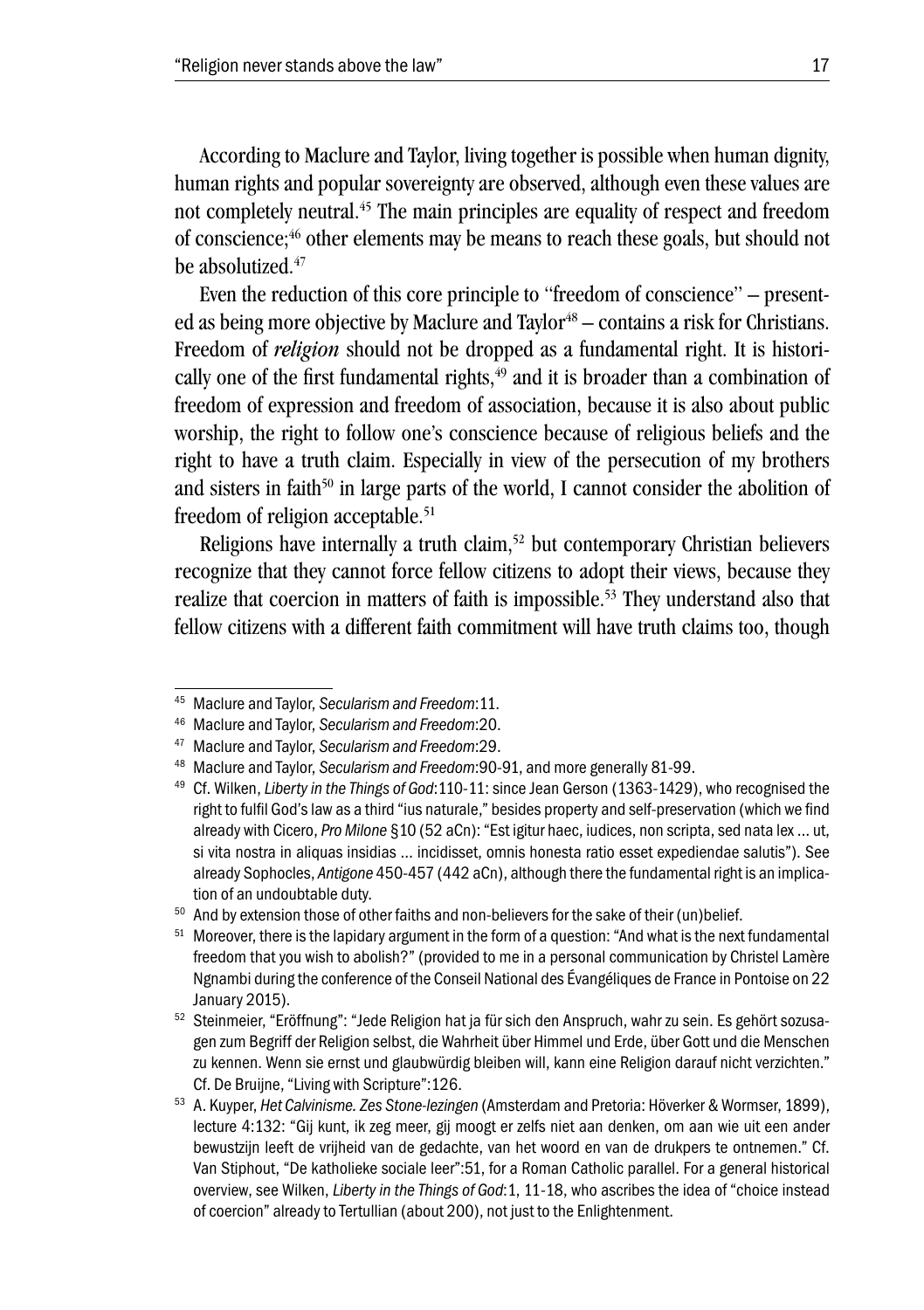they will be different ones. Dialogue to understand the worldviews of other people<sup>54</sup> is useful to avoid conflicts and to avoid the risk of considering only ourselves as 'reasonable, enlightened and modern.'55

In a constitutional state, there is no dichotomy between law and religious principles.56 Nevertheless, conflicts may arise between specific religious practices and specific laws in a specific context, but this must always be read through the lens of Article 9, section 2 of the ECHR: restrictions of freedom of religion must be formulated as a law (i.e. voted on by Parliament, not decided by an individual civil servant or judge), necessary and in order to protect others.

Professor Louis-Léon Christians has pointed out<sup>57</sup> that there is an "internormativity" of law and religion. Belgian law gives space to religion; the Bible speaks of obedience to the government. Under no circumstances are we expected to obey either the government or God in a robotic manner. In any situation, with its own facts, we must assume our responsibilities.

This statement is different from "religion is never above the law," but also something other than "the law is never above religion." The expression "separation of church and state" is often used to describe the situation; however, this expression must be understood correctly. Especially in Belgium, we speak about regular relations between government and individual religious convictions, according to which the state does not try to create a state church and the church does not try to achieve a churched state<sup>58</sup> (nor does secularist humanism attempt to have a secularist humanist state).

Obviously, freedom of religion is no free pass for criminality. But who decides what is a crime? The formal answer may seem easy (it is the result of a broad social consensus on rational grounds, à la Rawls<sup>59</sup>), but why are some acts regarded as criminal in Belgian law and not in another country (or even within a single country – ritual slaughter is permitted in the Brussels-Capital region, but not in Flanders or Wallonia)? Why is cutting off someone's hand according to the sharia not acceptable, whereas cutting off someone's foreskin according to the Torah is fundamental to freedom of religion? Probably because the one belongs to the core of its religion

<sup>&</sup>lt;sup>54</sup> Cf. Habermas, "Religion in the Public Sphere," 4, who, however, suggests taking over (!) the perspectives (in the original German: "die Perspektiven … zu übernehmen":126).

<sup>55</sup> Cf. C. Polanz, "Between Salafism and Secularism: The Contemporary Discourse of German Muslims on Freedom of Religion," lecture at Leuven, 7 May 2021.

<sup>56</sup> Cf. for Belgium S. Echallaoui, "Le respect de la Constitution belge n'implique nullement le reniement d'un principe transcendant," Communiqué Exécutif des Musulmans de Belgique, 8 March 2017.

<sup>57</sup> L.-L. Christians, "Les responsabilités du Déontologue confessionnel," lecture notes, 13 May 2020.

<sup>58</sup> Anon., *Christen-zijn in de Nederlandse samenleving* (The Hague: Boekencentrum, 1955):17. Cf. Willaime, "L'expression":13: "renoncement de l'État au pouvoir spirituel et le renoncement des autorités religieuses au pouvoir temporel."

<sup>59</sup> See note 34.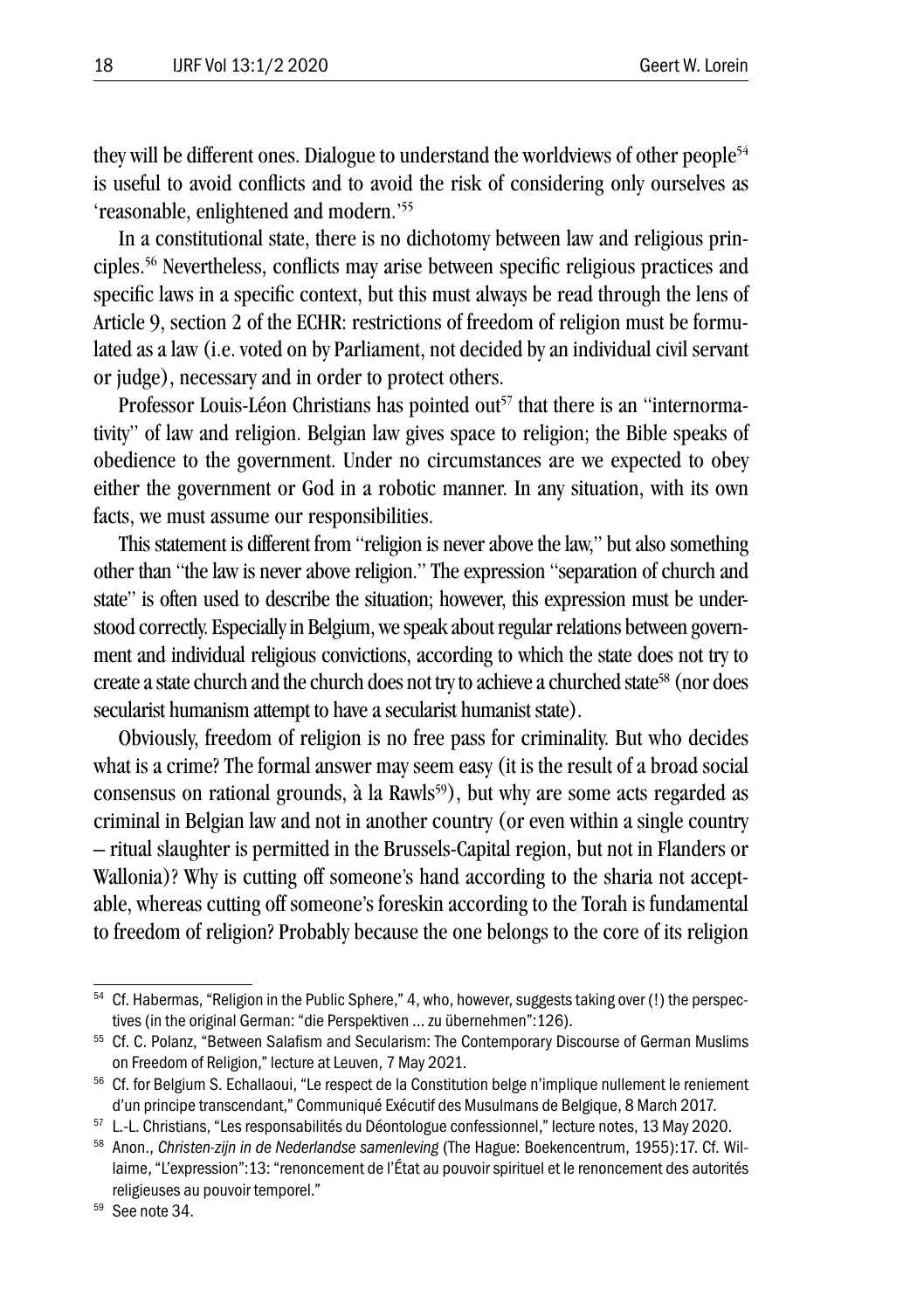and does no permanent harm, whereas the other depends on the interpretation of schools and of concrete situations. These are difficult questions with no clear-cut answers, but they have to be asked anyhow.

Sometimes, legislation provides exceptions for religious believers, but on other occasions believers must accept punishment (such as going to prison as a conscientious objector). Should these exceptions be defined precisely? This would have been the result of the 2010 proposal to amend article 21 of the Belgian Constitution: "Subject to exceptions concerning conscience determined by the legislature, no convictional prescription may be invoked to evade a legal obligation."60 This would mean that unless a specific reference to exceptions is stated, no exemption from the law's provisions would be available for any reason.

What kinds of cases are we talking about? Ritual slaughter, shaking hands (problem solved thanks to Corona virus ...), hiding one's face (idem), or refusal to cooperate or interact with people of the opposite sex come to the mind. This is not the place to solve such problems; I am simply pointing out a few of the many examples of conflicts between religion and the law.

In any case, a group that holds religious convictions has the right to seek a change in the law. By the way, such efforts have not been limited to Christians. In the recent past, secularist humanists have taken the lead in seeking legislative change, inspired by their convictions, on several occasions.

It should also be possible to protest against the violation of fundamental rights by a government.<sup>61</sup> Doing so would, of course, be difficult if the law always comes first.

## 5. A proposed resolution

In spite of all the problems and unanswered questions, religious leaders need to be able to say something when confronted with the mantra "religion never stands

<sup>&</sup>lt;sup>60</sup> "Behoudens uitzonderingen inzake geweten die door de wetgever zijn bepaald, kan geen enkel levensbeschouwelijk voorschrift worden ingeroepen om zich te onttrekken aan een wettelijke verplichting." M. Magits and L.-L. Christians (eds.), *Hervorming van de wetgeving met betrekking tot levensbeschouwingen en niet-confessionele levensbeschouwingen* (s.l. 2010):99. In an even more restrictive variant: "Niemand kan zich op grond van religieuze of levensbeschouwelijke motieven onttrekken aan de geldende rechtsregels of de rechten en vrijheden van anderen beperken" ("No one can evade the applicable legal rules or restrict the rights and freedoms of others on the basis of religious or convictional reasons"; proposal by Vuye and Wouters, Belgian Federal Parliament, *Het karakter van de Staat*):177. A positive point is that these proposals use the word "conviction", instead of limiting it to "religions".

<sup>61</sup> E.g. by going to Court or by public action. See Thomas K. Johnson, *Human Rights. A Christian Primer*, 2nd ed. (WEA Global Issues Series I; Bonn: Kultur und Wissenschaft, 2016):91: "To say a government or military force has abused human rights is to say that a public organization has committed a serious act of injustice which will require thoughtful people to consider public protests and civil disobedience." It must be fundamental rights, because if one interprets human rights too extensively, everything is watered down (Johnson:88-90).